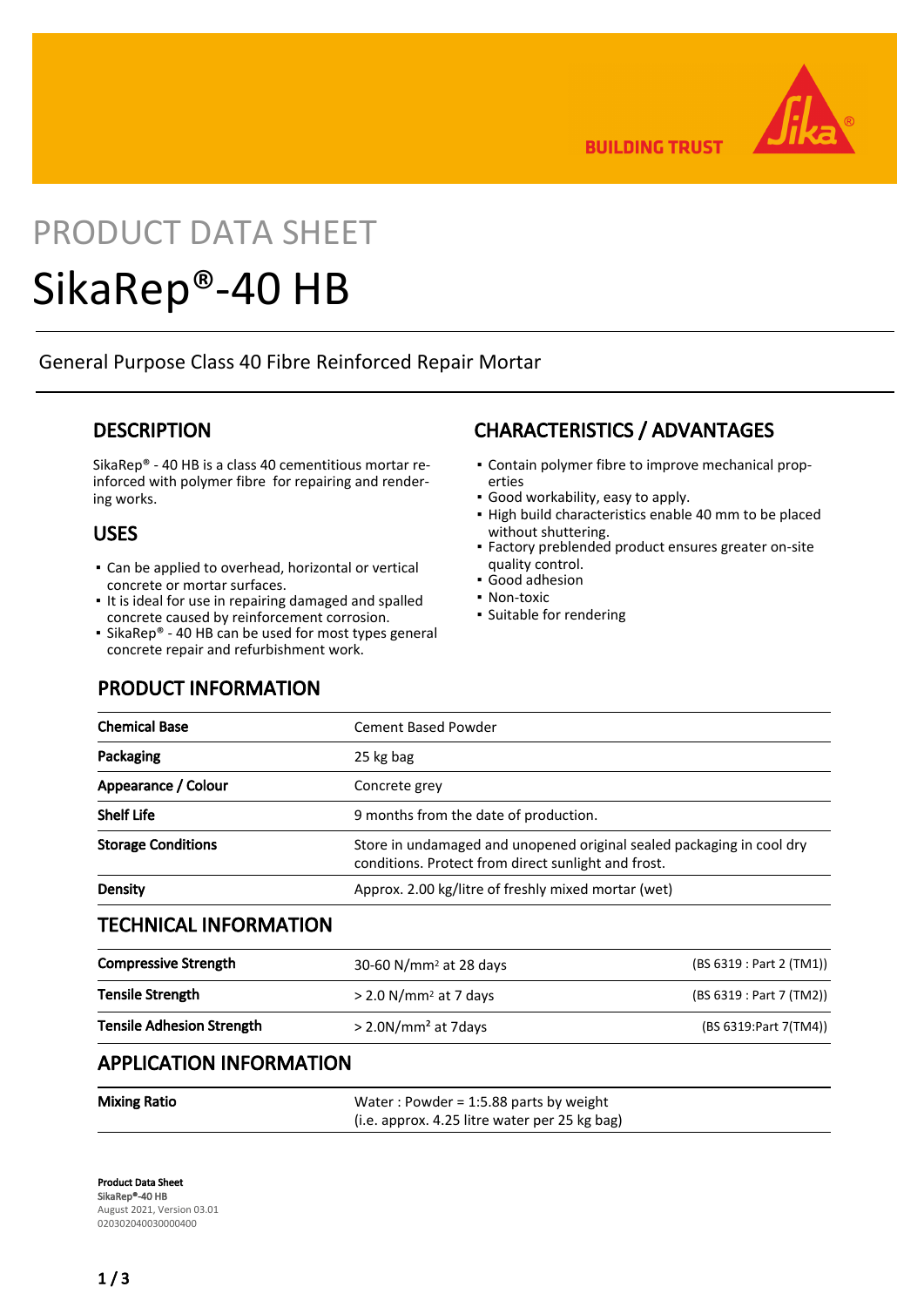## BASIS OF PRODUCT DATA

All technical data stated in this Product Data Sheet are based on laboratory tests. Actual measured data may vary due to circumstances beyond our control.

## ECOLOGY, HEALTH AND SAFETY

For information and advice on the safe handling, storage and disposal of chemical products, users shall refer to the most recent Material Safety Data Sheet (MSDS) containing physical, ecological, toxicological and other safety-related data.

## APPLICATION INSTRUCTIONS

#### SUBSTRATE QUALITY / PRE-TREATMENT

The concrete must be sound, clean and free from oils, grease or surface contaminants. All loose materials and surface laitance must be removed by high pressure water jet blasting or by other mechanical means. Small area and spot repairs should be mechanically prepared by needle gunning, bush hammering or similar.

The prepared substrate should be dampened with clean water. SikaRep® - 40 HB should be applied over a bonding coat slurry (Mix 1 part of Sika® Latex to 1 Part of fresh Portland cement by weight). (refer to each data sheet).

All feathered edges around the area to be repaired should be squared off with an angle grinder and chiselled down to a minimum depth of 10.

#### MIXING

Pour approx. 4.25 litres of clean water into a suitable mixing container and slowly add all the powder while mixing continously with a mixing paddle attached to a low speed electric drill (max 500 rpm, with power approx. 1000 watt).

Thoroughly mix until a smooth, lump free consistency is achieved. A minimum mixing time of 3 minutes is recommended.

The water can be adjusted  $\pm$  10% to suit the consistency desired.

#### APPLICATION

#### For Concrete Repairing

While bonding coat is still tacky, pack the mortar well into cavity of repair. Use a placing rather than a rendering technique to fill all voids and ensure thorough compaction is achieved.

Force the SikaRep® -40 HB against the edge of the repair and progressively work towards the centre. For repair in excess of 40 mm thick, apply in layers en-

Product Data Sheet SikaRep®-40 HB August 2021, Version 03.01 020302040030000400

suring that each previous layer is sufficiently hardened and well keyed. If previous layers are over 48 hours old. scabble the surface and dampen. A mix of 1 part of Sika® Latex to 1 part of fresh Portland cement by weight may be used as a bonding slurry between layers.

Steel Trowel the final layer if required to achieve a smooth, tight finish.

#### For Rendering

Apply the render with trowel. Press the mortar into concrete surface and level it to the required thickness. Wipe the render surface with a sponge or float to achieve a smooth finish.

#### CURING TREATMENT

As with all cementitious based mortar, SikaRep® - 40 HB must be protected against direct sunlight and wind while hardening. Cover all exposed mortar with wet hessian, plastic sheeting or use Sika curing compound.

#### CLEANING OF TOOLS

Application and mixing tools should be cleaned with water shile material is still fresh. Hardened material can only be removed mechanically.

## LOCAL RESTRICTIONS

Please note that as a result of specific local regulations the performance of this product may vary from country to country. Please consult the local Product Data Sheet for the exact description of the application fields.

## LEGAL NOTES

The information, and, in particular, the recommendations relating to the application and end-use of Sika products, are given in good faith based on Sika's current knowledge and experience of the products when properly stored, handled and applied under normal conditions in accordance with Sika's recommendations. In practice, the differences in materials, substrates and actual site conditions are such that no warranty in respect of merchantability or of fitness for a particular purpose, nor any liability arising out of any legal relationship whatsoever, can be inferred either from this information, or from any written recommendations, or from any other advice offered. The user of the product must test the product's suitability for the intended application and purpose. Sika reserves the right to change the properties of its products. The proprietary rights of third parties must be observed. All orders are accepted subject to our current terms of sale and delivery. Users must always



**BUILDING TRUST**